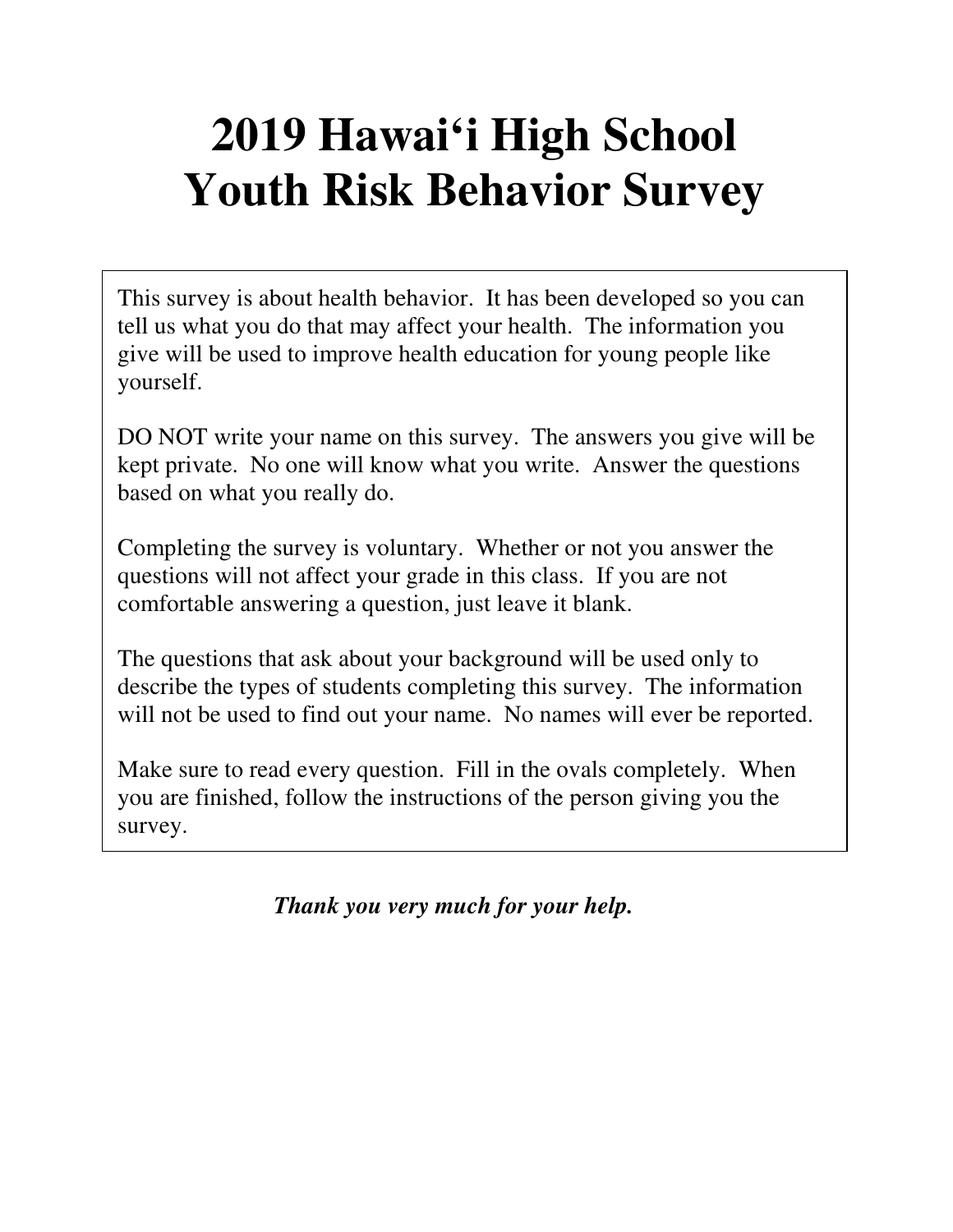#### **Directions**

- **Use a #2 pencil only.**
- **Make dark marks.**
- **Fill in a response like this: A B D.**
- **If you change your answer, erase your old answer completely.**
- 1. How old are you?
	- A. 12 years old or younger
	- B. 13 years old
	- C. 14 years old
	- D. 15 years old
	- E. 16 years old
	- F. 17 years old
	- G. 18 years old or older
- 2. What is your sex?
	- A. Female
	- B. Male
- 3. In what grade are you?
	- A. 9th grade
	- B. 10th grade
	- C. 11th grade
	- D. 12th grade
	- E. Ungraded or other grade
- 4. Are you Hispanic or Latino?
	- A. Yes
	- B. No
- 5. What is your race? (Select one or more responses.)
	- A. American Indian or Alaska Native
	- B. Black or African American
	- C. Filipino
	- D. Japanese
	- E. Native Hawaiian/Part Hawaiian
	- F. Other Asian
	- G. Other Pacific Islander
	- H. White

6. How tall are you without your shoes on? Directions: Write your height in the shaded blank boxes. Fill in the matching oval below each number.

#### Example

| Height             |                     |  |
|--------------------|---------------------|--|
| Feet               | <b>Inches</b>       |  |
| 5                  | 7                   |  |
| $\circledS$        | $^{\circledR}$      |  |
| $\circledA$        | $\circled{0}$       |  |
| ٠                  | $\overline{O}$      |  |
| $\circled6$        | $\circledS$         |  |
| $\overline{\circ}$ | $\overline{\oplus}$ |  |
|                    | $\circledS$         |  |
|                    | $^{\circledR}$      |  |
|                    | s                   |  |
|                    | $^{\circledR}$      |  |
|                    | $^{\circledR}$      |  |
|                    | $^{\circledR}$      |  |
|                    | Gi                  |  |

7. How much do you weigh without your shoes on? Directions: Write your weight in the shaded blank boxes. Fill in the matching oval below each number.

| Example                                   |                                 |                               |  |
|-------------------------------------------|---------------------------------|-------------------------------|--|
| Weight                                    |                                 |                               |  |
| <b>Pounds</b>                             |                                 |                               |  |
| $\boldsymbol{l}$                          | 5                               | $\overline{2}$                |  |
| $^{\circledR}$                            | $^{\circledR}$                  | $^{\circledR}$                |  |
| $\bullet$                                 | $\overline{\textcircled{1}}$    | $\overline{\mathbb{C}}$       |  |
| $\frac{\textcircled{2}}{\textcircled{3}}$ | $\overline{O}$                  |                               |  |
|                                           | ③                               | $\circledS$                   |  |
|                                           | $\bar{\textcircled{\small{4}}}$ | $\overline{\oplus}$           |  |
|                                           |                                 | $\overline{\bigodot}$         |  |
|                                           | $^\copyright$                   | $^{\circledR}$                |  |
|                                           | $\bar{\odot}$                   | $\bar{\textcircled{\tiny 2}}$ |  |
|                                           | $\overline{\circledast}$        | $\overline{\circledS}$        |  |
|                                           | g                               | g                             |  |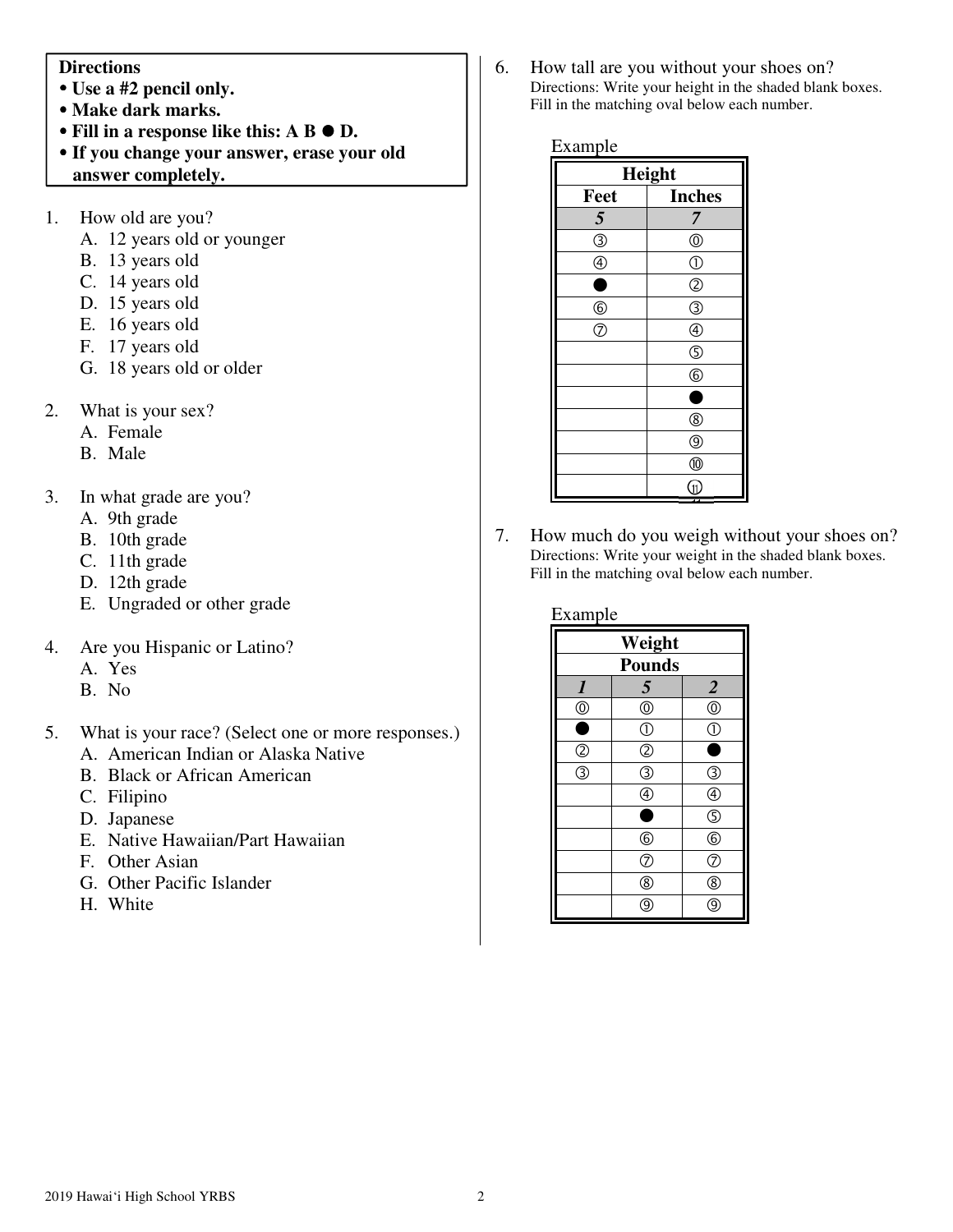- 8. Which one of these groups **best** describes you? (Select only **one** response.)
	- A. Hispanic or Latino
	- B. Native Hawaiian
	- C. Filipino
	- D. Japanese
	- E. White
	- F. Other Pacific Islander
	- G. Some other race or ethnicity
	- H. I do not describe myself as only one race or ethnicity
- 9. Which of the following best describes you?
	- A. Heterosexual (straight)
	- B. Gay or lesbian
	- C. Bisexual
	- D. Not sure
- 10. Some people describe themselves as transgender when their sex at birth does not match the way they think or feel about their gender. Are you transgender?
	- A. No, I am not transgender
	- B. Yes, I am transgender
	- C. I am not sure if I am transgender
	- D. I do not know what this question is asking
- 11. Are either of your parents or other adults in your family serving on active duty in the military?
	- A. Yes
	- B. No

#### **The next 6 questions ask about violence-related behaviors.**

- 12. During the past 30 days, on how many days did you **not** go to school because you felt you would be unsafe at school or on your way to or from school?
	- A. 0 days
	- B. 1 day
	- C. 2 or 3 days
	- D. 4 or 5 days
	- E. 6 or more days
- 13. During the past 12 months, how many times were you in a **physical fight**?
	- A. 0 times
	- B. 1 time
	- C. 2 or 3 times
	- D. 4 or 5 times
	- E. 6 or 7 times
	- F. 8 or 9 times
	- G. 10 or 11 times
	- H. 12 or more times
- 14. Have you ever been physically forced to have sexual intercourse when you did not want to? A. Yes
	- B. No
- 15. During the past 12 months, how many times did **anyone** force you to do sexual things that you did not want to do? (Count such things as kissing, touching, or being physically forced to have sexual intercourse.)
	- A. 0 times
	- B. 1 time
	- C. 2 or 3 times
	- D. 4 or 5 times
	- E. 6 or more times
- 16. During the past 12 months, how many times did **someone you were dating or going out with** force you to do sexual things that you did not want to do? (Count such things as kissing, touching, or being physically forced to have sexual intercourse.)
	- A. I did not date or go out with anyone during the past 12 months
	- B. 0 times
	- C. 1 time
	- D. 2 or 3 times
	- E. 4 or 5 times
	- F. 6 or more times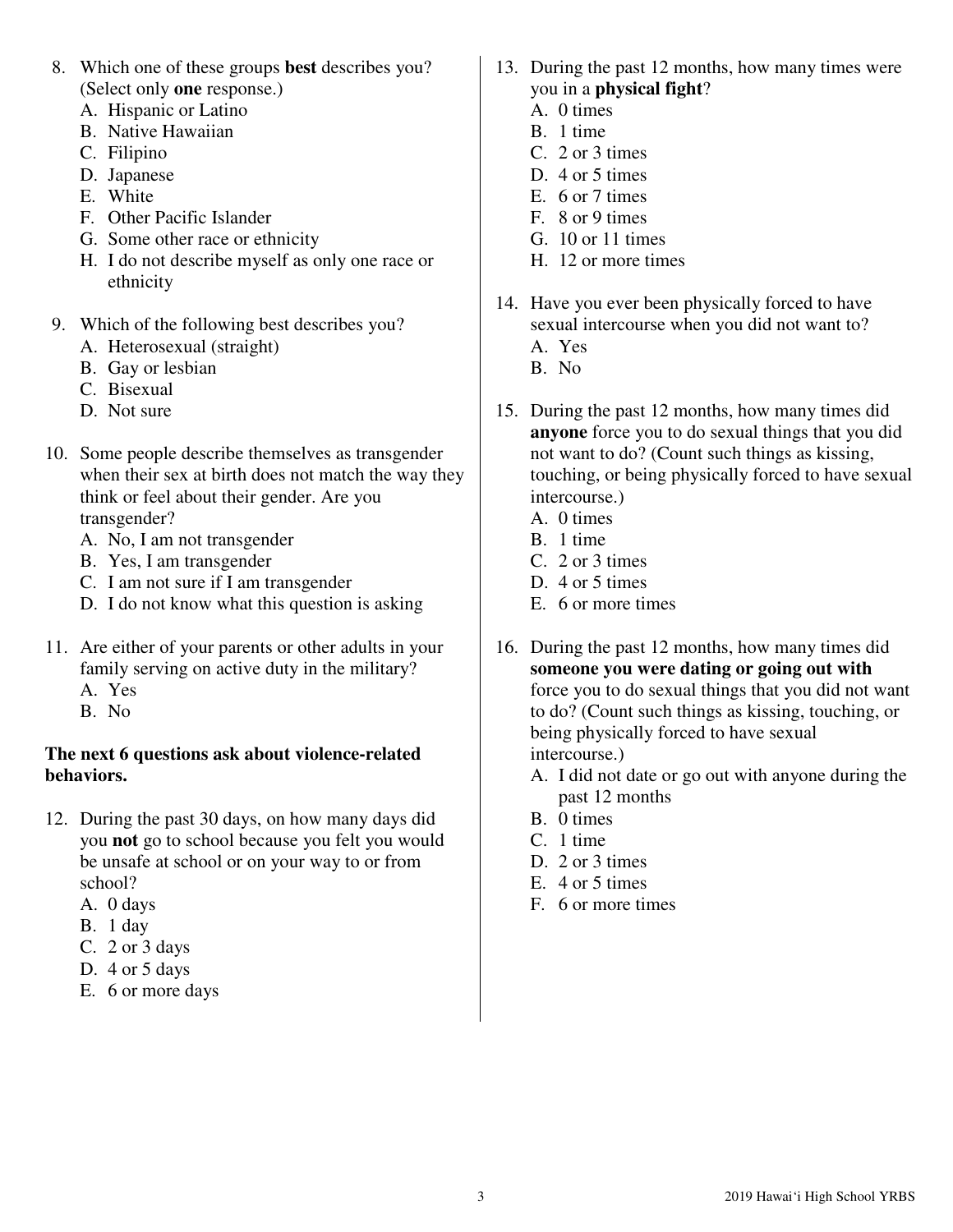- 17. During the past 12 months, how many times did **someone you were dating or going out with** physically hurt you on purpose? (Count such things as being hit, slammed into something, or injured with an object or weapon.)
	- A. I did not date or go out with anyone during the past 12 months
	- B. 0 times
	- C. 1 time
	- D. 2 or 3 times
	- E. 4 or 5 times
	- F. 6 or more times

**The next 3 questions ask about bullying. Bullying is when 1 or more students tease, threaten, spread rumors about, hit, shove, or hurt another student over and over again. It is not bullying when 2 students of about the same strength or power argue or fight or tease each other in a friendly way.** 

- 18. During the past 12 months, have you ever been bullied **on school property**?
	- A. Yes
	- B. No
- 19. During the past 12 months, have you ever been **electronically** bullied? (Count being bullied through texting, Instagram, Facebook, or other social media.)
	- A. Yes
	- B. No
- 20. Do you agree or disagree that harassment and bullying by other students is a problem at your school?
	- A. Strongly agree
	- B. Agree
	- C. Not sure
	- D. Disagree
	- E. Strongly disagree

## **The next question asks about hurting yourself on purpose.**

- 21. During the past 12 months, how many times did you do something to purposely hurt yourself without wanting to die, such as cutting or burning yourself on purpose?
	- A. 0 times
	- B. 1 time
	- C. 2 or 3 times
	- D. 4 or 5 times
	- E. 6 or more times

#### **The next 5 questions ask about sad feelings and attempted suicide. Sometimes people feel so depressed about the future that they may consider attempting suicide, that is, taking some action to end their own life.**

- 22. During the past 12 months, did you ever feel so sad or hopeless almost every day for **two weeks or more in a row** that you stopped doing some usual activities?
	- A. Yes
	- B. No
- 23. During the past 12 months, did you ever **seriously** consider attempting suicide?
	- A. Yes
	- B. No
- 24. During the past 12 months, did you make a plan about how you would attempt suicide? A. Yes
	-
	- B. No
- 25. During the past 12 months, how many times did you actually attempt suicide?
	- A. 0 times
	- B. 1 time
	- C. 2 or 3 times
	- D. 4 or 5 times
	- E. 6 or more times
- 26. **If you attempted suicide** during the past 12 months, did any attempt result in an injury, poisoning, or overdose that had to be treated by a doctor or nurse?
	- A. **I did not attempt suicide** during the past 12 months
	- B. Yes
	- C. No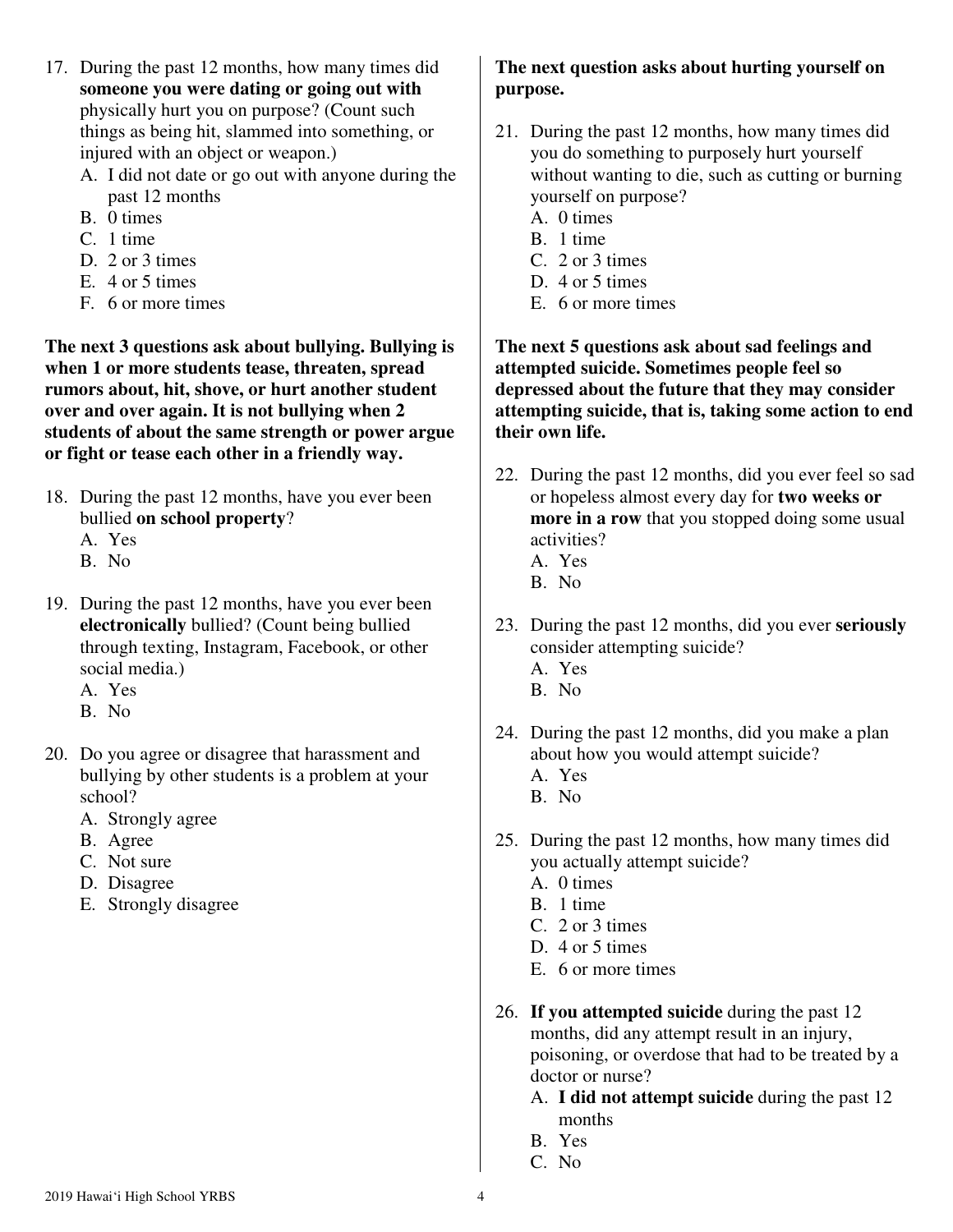#### **The next 3 questions ask about cigarette smoking.**

- 27. Have you ever tried cigarette smoking, even one or two puffs?
	- A. Yes
	- B. No
- 28. How old were you when you first tried cigarette smoking, even one or two puffs?
	- A. I have never tried cigarette smoking, not even one or two puffs
	- B. 8 years old or younger
	- C. 9 or 10 years old
	- D. 11 or 12 years old
	- E. 13 or 14 years old
	- F. 15 or 16 years old
	- G. 17 years old or older
- 29. During the past 30 days, on how many days did you smoke cigarettes?
	- A. 0 days
	- B. 1 or 2 days
	- C. 3 to 5 days
	- D. 6 to 9 days
	- E. 10 to 19 days
	- F. 20 to 29 days
	- G. All 30 days

**The next 4 questions ask about electronic vapor products, such as JUUL, Vuse, MarkTen, and blu. Electronic vapor products include e-cigarettes, vapes, vape pens, e-cigars, e-hookahs, hookah pens, and mods.** 

- 30. Have you ever used an electronic vapor product? A. Yes
	- B. No
- 31. How old were you when you first tried using an electronic vapor product?
	- A. I have never tried using an electronic vapor product
	- B. 8 years old or younger
	- C. 9 or 10 years old
	- D. 11 or 12 years old
	- E. 13 or 14 years old
	- F. 15 or 16 years old
	- G. 17 years old or older
- 32. During the past 30 days, on how many days did you use an electronic vapor product?
	- A. 0 days
	- B. 1 or 2 days
	- C. 3 to 5 days
	- D. 6 to 9 days
	- E. 10 to 19 days
	- F. 20 to 29 days
	- G. All 30 days
- 33. During the past 30 days, how did you **usually** get your own electronic vapor products? (Select only **one** response.)
	- A. I did not use any electronic vapor products during the past 30 days
	- B. I bought them in a store such as a convenience store, supermarket, discount store, gas station, or vape store
	- C. I got them on the Internet
	- D. I gave someone else money to buy them for me
	- E. I borrowed them from someone else
	- F. A person who can legally buy these products gave them to me
	- G. I took them from a store or another person
	- H. I got them some other way

#### **The next 7 questions ask about drinking alcohol. This includes drinking beer, wine, wine coolers, and liquor such as rum, gin, vodka, or whiskey. For these questions, drinking alcohol does not include drinking a few sips of wine for religious purposes.**

- 34. How old were you when you had your first drink of alcohol other than a few sips?
	- A. I have never had a drink of alcohol other than a few sips
	- B. 8 years old or younger
	- C. 9 or 10 years old
	- D. 11 or 12 years old
	- E. 13 or 14 years old
	- F. 15 or 16 years old
	- G. 17 years old or older
- 35. During the past 30 days, on how many days did you have at least one drink of alcohol?
	- A. 0 days
	- B. 1 or 2 days
	- C. 3 to 5 days
	- D. 6 to 9 days
	- E. 10 to 19 days
	- F. 20 to 29 days
	- G. All 30 days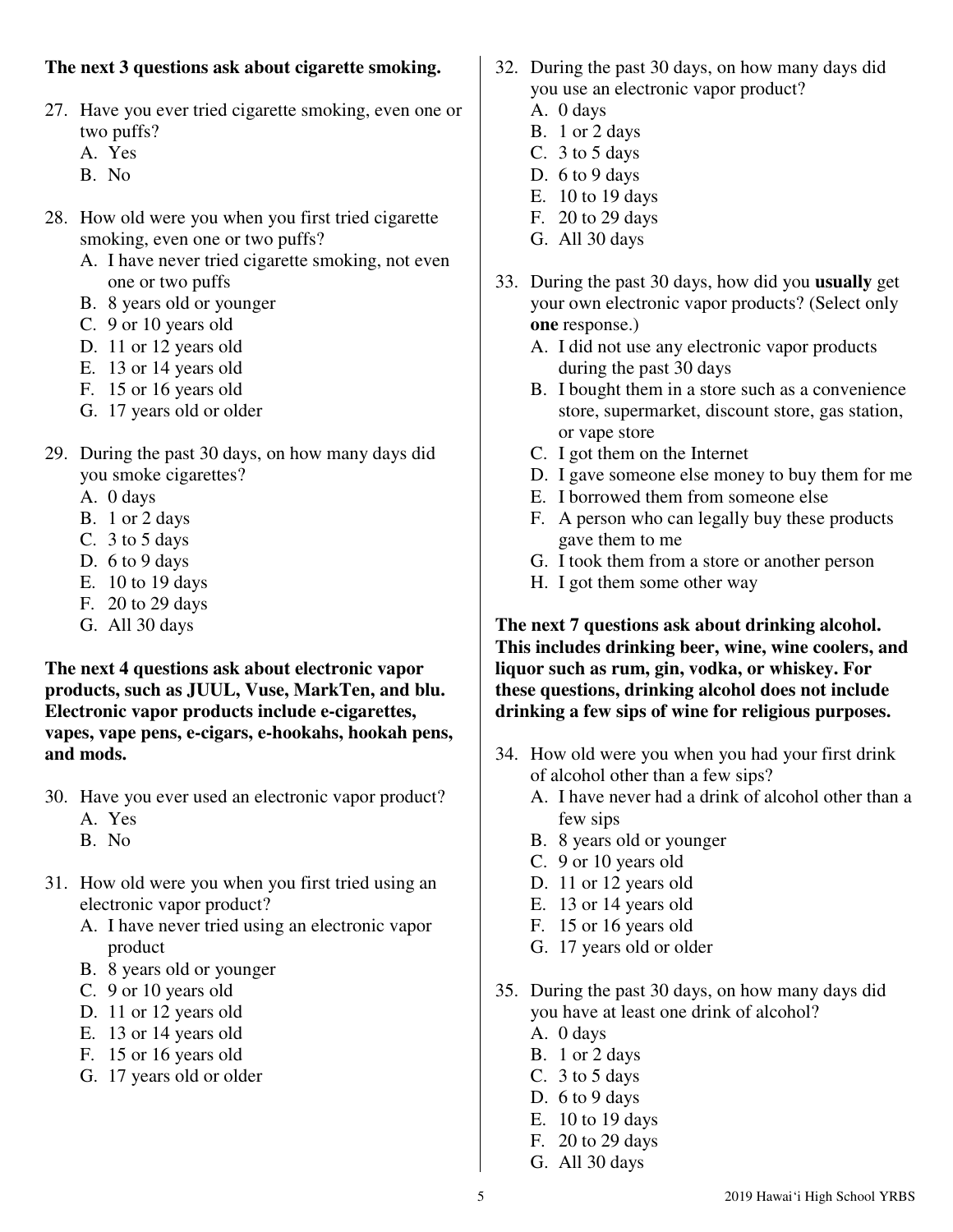- 36. During the past 30 days, on how many days did you have **4** or more drinks of alcohol in a row, that is, within a couple of hours (if you are **female**) or **5** or more drinks of alcohol in a row, that is, within a couple of hours (if you are **male**)?
	- A. 0 days
	- B. 1 day
	- C. 2 days
	- D. 3 to 5 days
	- E. 6 to 9 days
	- F. 10 to 19 days
	- G. 20 or more days
- 37. During the past 30 days, how did you **usually** get the alcohol you drank?
	- A. I did not drink alcohol during the past 30 days
	- B. I bought it in a store such as a liquor store, convenience store, supermarket, discount store, or gas station
	- C. I bought it at a restaurant, bar, or club
	- D. I bought it at a public event such as a concert or sporting event
	- E. I gave someone else money to buy it for me
	- F. Someone gave it to me
	- G. I took it from a store or family member
	- H. I got it some other way
- 38. During the past 30 days, where did you **usually** drink alcohol? (Select only **one** response.)
	- A. I did not drink alcohol during the past 30 days
	- B. At my home
	- C. At another person's home
	- D. While riding in or driving a car or other vehicle
	- E. At a restaurant, bar, or club
	- F. At a public place such as a park, beach, or parking lot
	- G. At a public event such as a concert or sporting event
	- H. On school property
- 39. During the past 30 days, what type of alcohol did you drink most often? (Select only **one** response.) A. I did not drink alcohol during the past 30 days
	- B. Beer
	- C. Wine
	- D. Vodka
	- E. Some other liquor, such as rum, scotch, bourbon, whiskey, or tequila
	- F. Flavored alcoholic beverages, such as Smirnoff Ice, Bacardi Silver, Mike's Hard Lemonade, Four Loko, Blast, or Hard Apple Cider
	- G. Some other type of alcohol
- 40. How wrong do your parents feel it would be for you to drink beer, wine, or hard liquor (such as rum, gin, vodka, or whiskey) regularly?
	- A. Very wrong
	- B. Wrong
	- C. A little bit wrong
	- D. Not at all wrong
	- E. Not sure

## **The next 3 questions ask about marijuana use. Marijuana also is called pot, weed, pakal**ō**l**ō**, or cannabis.**

- 41. How old were you when you tried marijuana for the first time?
	- A. I have never tried marijuana
	- B. 8 years old or younger
	- C. 9 or 10 years old
	- D. 11 or 12 years old
	- E. 13 or 14 years old
	- F. 15 or 16 years old
	- G. 17 years old or older
- 42. During the past 30 days, how many times did you use marijuana?
	- A. 0 times
	- B. 1 or 2 times
	- C. 3 to 9 times
	- D. 10 to 19 times
	- E. 20 to 39 times
	- F. 40 or more times
- 43. During the past 30 days, how did you **usually** use marijuana? (Select only **one** response.)
	- A. I did not use marijuana during the past 30 days
	- B. I smoked it in a joint, bong, pipe, or blunt
	- C. I ate it in food such as brownies, cakes, cookies, or candy
	- D. I drank it in tea, cola, alcohol, or other drinks
	- E. I vaporized it
	- F. I dabbed it using waxes or concentrates
	- G. I used it some other way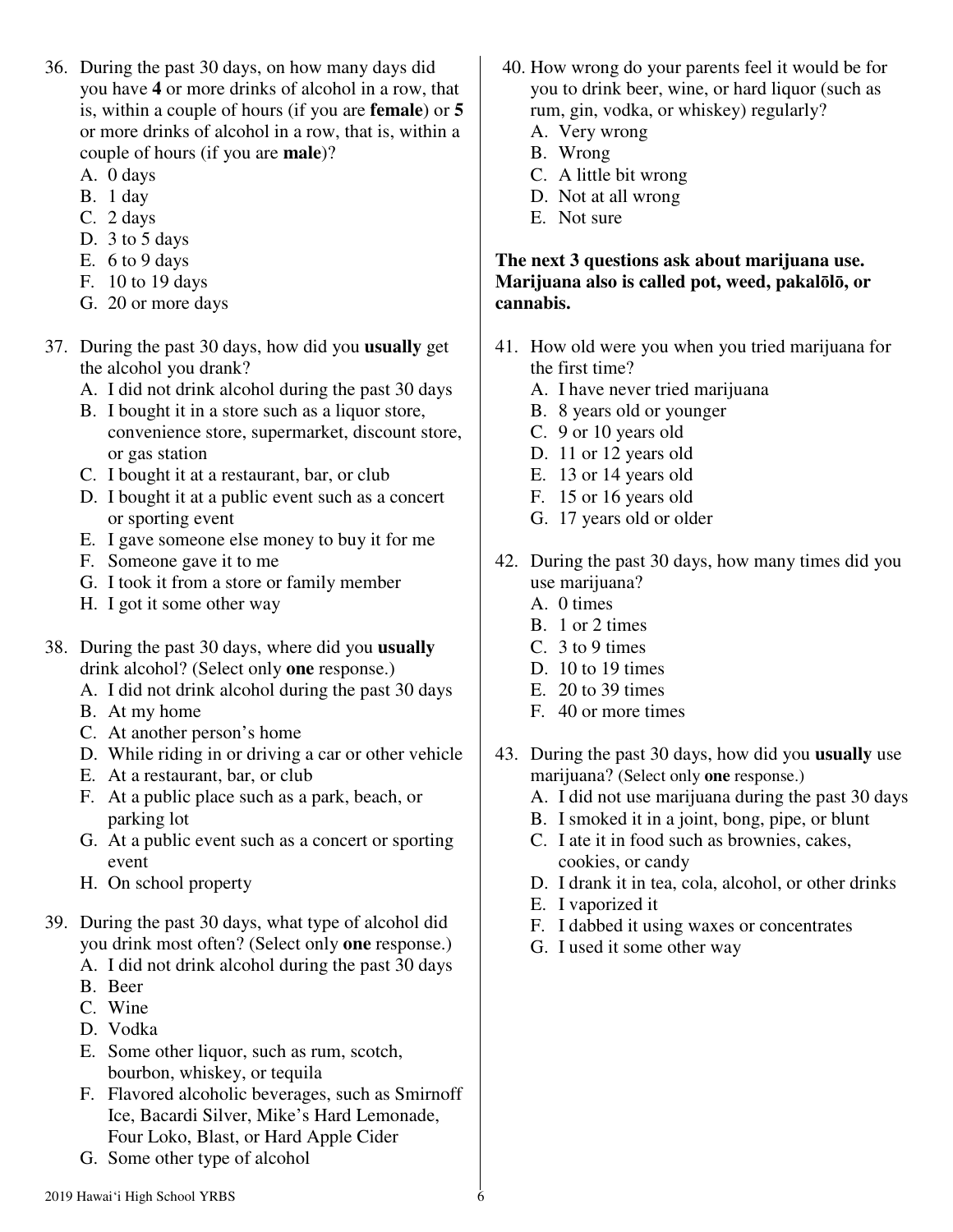**The next 2 questions ask about the use of prescription pain medicine without a doctor's prescription or differently than how a doctor told you to use it. For this question, count drugs such as codeine, Vicodin, OxyContin, Hydrocodone, and Percocet.** 

- 44. During your life, how many times have you taken **prescription pain medicine** without a doctor's prescription or differently than how a doctor told you to use it?
	- A. 0 times
	- B. 1 or 2 times
	- C. 3 to 9 times
	- D. 10 to 19 times
	- E. 20 to 39 times
	- F. 40 or more times
- 45. During the past 30 days, how many times did you take **prescription pain medicine** without a doctor's prescription or differently than how a doctor told you to use it?
	- A. 0 times
	- B. 1 or 2 times
	- C. 3 to 9 times
	- D. 10 to 19 times
	- E. 20 to 39 times
	- F. 40 or more times

#### **The next 8 questions ask about other drugs.**

- 46. During your life, how many times have you used **any** form of cocaine, including powder, crack, or freebase?
	- A. 0 times
	- B. 1 or 2 times
	- C. 3 to 9 times
	- D. 10 to 19 times
	- E. 20 to 39 times
	- F. 40 or more times
- 47. During your life, how many times have you used **heroin** (also called smack, junk, or China White)? A. 0 times
	- B. 1 or 2 times
	- C. 3 to 9 times
	- D. 10 to 19 times
	- E. 20 to 39 times
	- F. 40 or more times
- 48. During your life, how many times have you used **methamphetamines** (also called speed, crystal meth, crank, ice, or meth)?
	- A. 0 times
	- B. 1 or 2 times
	- C. 3 to 9 times
	- D. 10 to 19 times
	- E. 20 to 39 times
	- F. 40 or more times
- 49. During your life, how many times have you used **ecstasy** (also called MDMA)?
	- A. 0 times
	- B. 1 or 2 times
	- C. 3 to 9 times
	- D. 10 to 19 times
	- E. 20 to 39 times
	- F. 40 or more times
- 50. During your life, how many times have you used a needle to inject any **illegal** drug into your body?
	- A. 0 times
	- B. 1 time
	- C. 2 or more times
- 51. During the past 12 months, have you talked with at least one of your parents or another adult in your family about the dangers of tobacco, alcohol, or drug use?
	- A. Yes
	- B. No
	- C. Not sure
- 52. During the past 30 days, have you ridden in a car driven by someone, including yourself, who was "high" or had been using alcohol or drugs? A. Yes
	- B. No
- 53. During the past 12 months, have you attended school under the influence of alcohol, marijuana, or other drugs?
	- A. Yes
	- B. No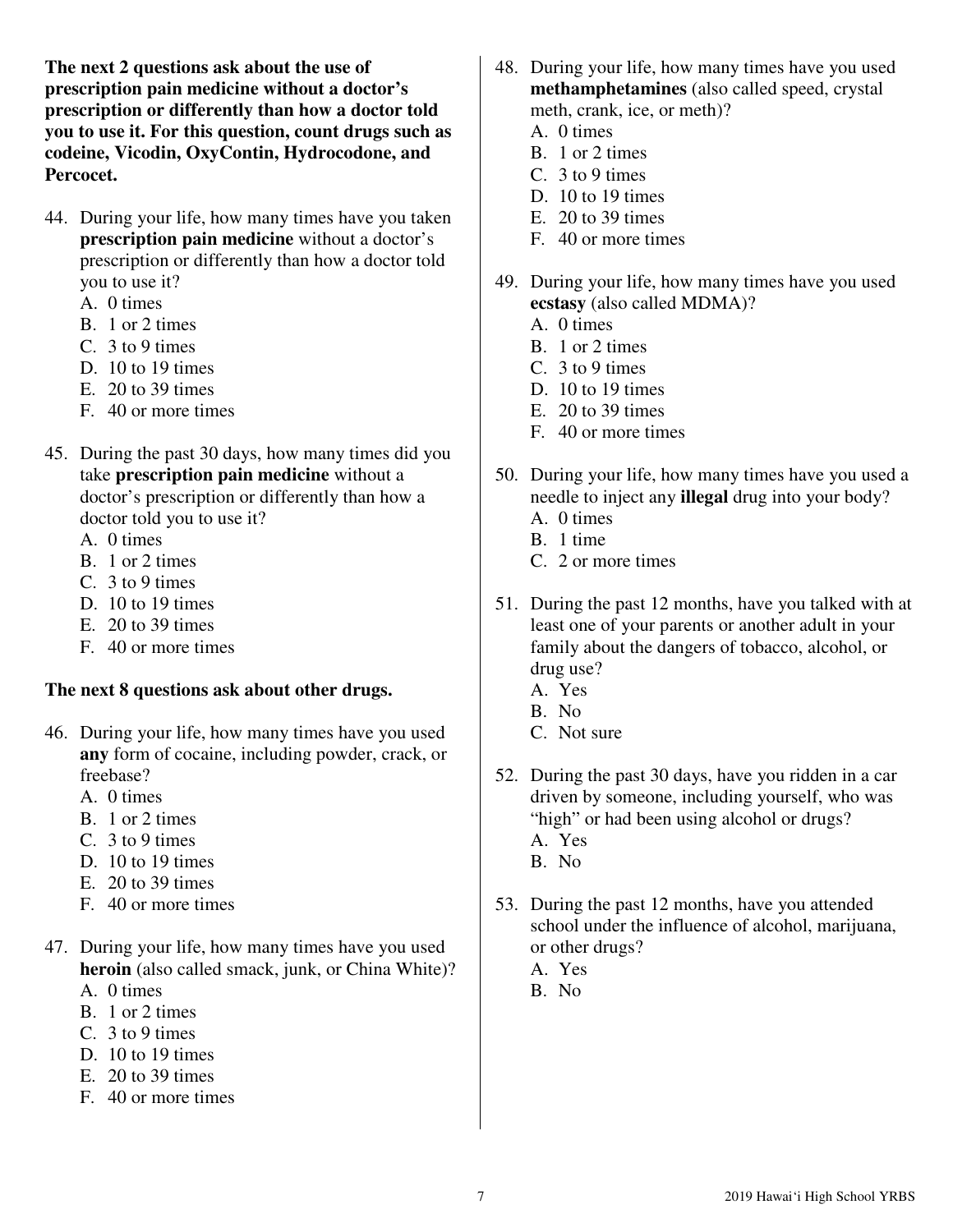### **The next 7 questions ask about sexual behavior.**

- 54. How old were you when you had sexual intercourse for the first time?
	- A. I have never had sexual intercourse
	- B. 11 years old or younger
	- C. 12 years old
	- D. 13 years old
	- E. 14 years old
	- F. 15 years old
	- G. 16 years old
	- H. 17 years old or older
- 55. During your life, with how many people have you had sexual intercourse?
	- A. I have never had sexual intercourse
	- B. 1 person
	- C. 2 people
	- D. 3 people
	- E. 4 people
	- F. 5 people
	- G. 6 or more people
- 56. During the past 3 months, with how many people did you have sexual intercourse?
	- A. I have never had sexual intercourse
	- B. I have had sexual intercourse, but not during the past 3 months
	- C. 1 person
	- D. 2 people
	- E. 3 people
	- F. 4 people
	- G. 5 people
	- H. 6 or more people
- 57. Did you drink alcohol or use drugs before you had sexual intercourse the **last time**?
	- A. I have never had sexual intercourse
	- B. Yes
	- C. No
- 58. The **last time** you had sexual intercourse, did you or your partner use a condom?
	- A. I have never had sexual intercourse
	- B. Yes
	- C. No
- 59. The **last time** you had sexual intercourse, what **one** method did you or your partner use to **prevent pregnancy**? (Select only **one** response.)
	- A. I have never had sexual intercourse
	- B. No method was used to prevent pregnancy
	- C. Birth control pills
	- D. Condoms
	- E. An IUD (such as Mirena or ParaGard) or implant (such as Implanon or Nexplanon)
	- F. A shot (such as Depo-Provera), patch (such as Ortho Evra), or birth control ring (such as NuvaRing)
	- G. Withdrawal or some other method
	- H. Not sure
- 60. During your life, with whom have you had sexual contact?
	- A. I have never had sexual contact
	- B. Females
	- C. Males
	- D. Females and males

### **The next question asks about body weight.**

- 61. During the past 30 days, did you try to lose weight or keep from gaining weight by going without eating for 24 hours or more; taking any diet pills, powders, or liquids; vomiting or taking laxatives; smoking cigarettes; or skipping meals?
	- A. Yes
	- B. No
	- C. Not sure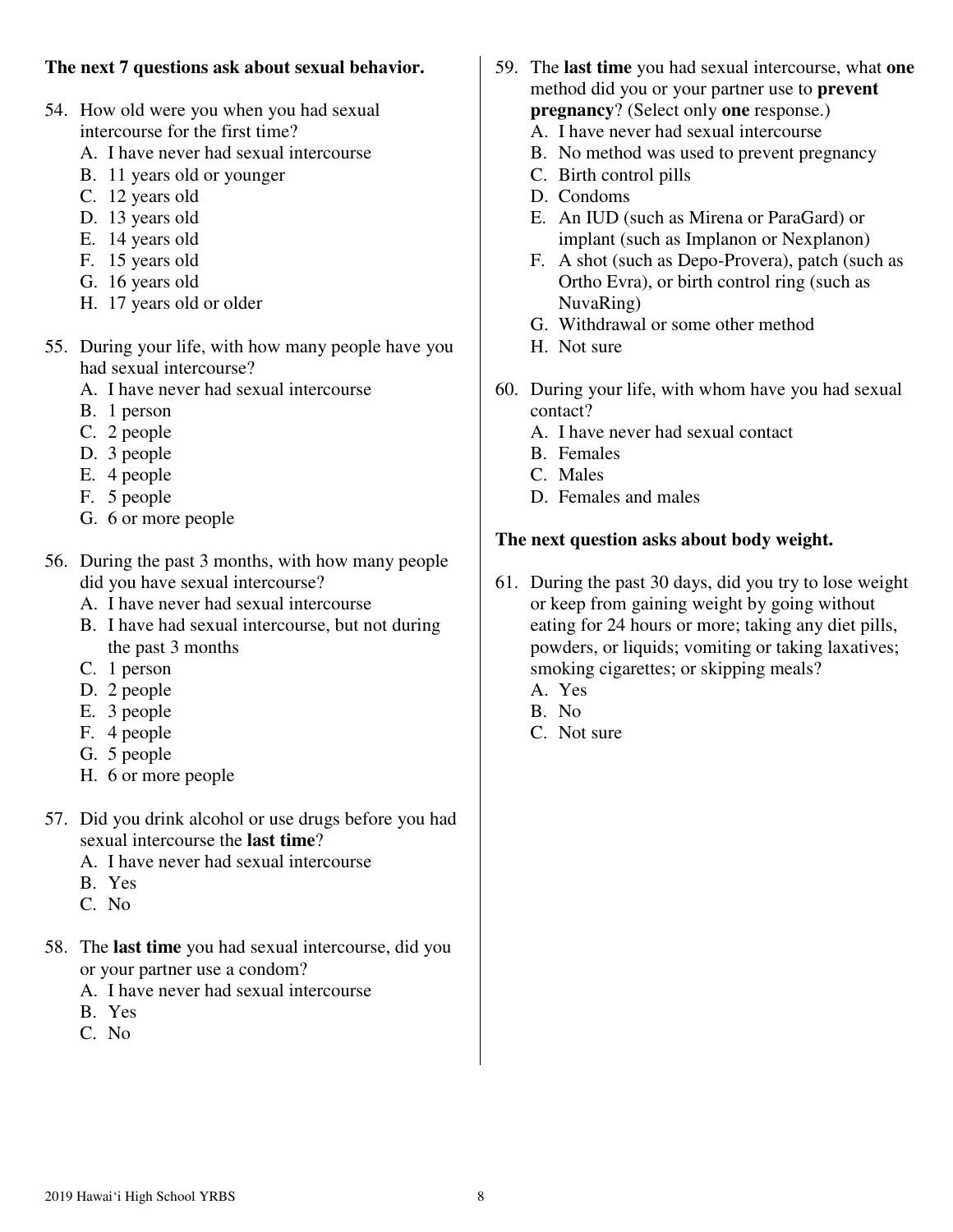**The next 10 questions ask about food you ate or drank during the past 7 days. Think about all the meals and snacks you had from the time you got up until you went to bed. Be sure to include food you ate at home, at school, at restaurants, or anywhere else.** 

- 62. During the past 7 days, how many times did you drink **100% fruit juices** such as orange juice, apple juice, or grape juice? (Do **not** count punch, Kool-Aid, sports drinks, or other fruit-flavored drinks.)
	- A. I did not drink 100% fruit juice during the past 7 days
	- B. 1 to 3 times during the past 7 days
	- C. 4 to 6 times during the past 7 days
	- D. 1 time per day
	- E. 2 times per day
	- F. 3 times per day
	- G. 4 or more times per day
- 63. During the past 7 days, how many times did you eat **fruit**? (Do **not** count fruit juice.)
	- A. I did not eat fruit during the past 7 days
	- B. 1 to 3 times during the past 7 days
	- C. 4 to 6 times during the past 7 days
	- D. 1 time per day
	- E. 2 times per day
	- F. 3 times per day
	- G. 4 or more times per day
- 64. During the past 7 days, how many times did you eat **green salad**?
	- A. I did not eat green salad during the past 7 days
	- B. 1 to 3 times during the past 7 days
	- C. 4 to 6 times during the past 7 days
	- D. 1 time per day
	- E. 2 times per day
	- F. 3 times per day
	- G. 4 or more times per day
- 65. During the past 7 days, how many times did you eat **potatoes**? (Do **not** count french fries, fried potatoes, or potato chips.)
	- A. I did not eat potatoes during the past 7 days
	- B. 1 to 3 times during the past 7 days
	- C. 4 to 6 times during the past 7 days
	- D. 1 time per day
	- E. 2 times per day
	- F. 3 times per day
	- G. 4 or more times per day
- 66. During the past 7 days, how many times did you eat **carrots**?
	- A. I did not eat carrots during the past 7 days
	- B. 1 to 3 times during the past 7 days
	- C. 4 to 6 times during the past 7 days
	- D. 1 time per day
	- E. 2 times per day
	- F. 3 times per day
	- G. 4 or more times per day
- 67. During the past 7 days, how many times did you eat **other vegetables**? (Do **not** count green salad, potatoes, or carrots.)
	- A. I did not eat other vegetables during the past 7 days
	- B. 1 to 3 times during the past 7 days
	- C. 4 to 6 times during the past 7 days
	- D. 1 time per day
	- E. 2 times per day
	- F. 3 times per day
	- G. 4 or more times per day
- 68. During the past 7 days, how many times did you drink a **can, bottle, or glass of soda or pop**, such as Coke, Pepsi, or Sprite? (Do **not** count diet soda or diet pop.)
	- A. I did not drink soda or pop during the past 7 days
	- B. 1 to 3 times during the past 7 days
	- C. 4 to 6 times during the past 7 days
	- D. 1 time per day
	- E. 2 times per day
	- F. 3 times per day
	- G. 4 or more times per day
- 69. During the past 7 days, how many times did you drink a **can, bottle, pouch, or glass of a juice drink**, such as Fruit Punch, Hawaiian Sun, Aloha Maid, Sunny Delight, or Tang? (Do **not** count 100% fruit juice.)
	- A. I did not drink juice drinks during the past 7 days
	- B. 1 to 3 times during the past 7 days
	- C. 4 to 6 times during the past 7 days
	- D. 1 time per day
	- E. 2 times per day
	- F. 3 times per day
	- G. 4 or more times per day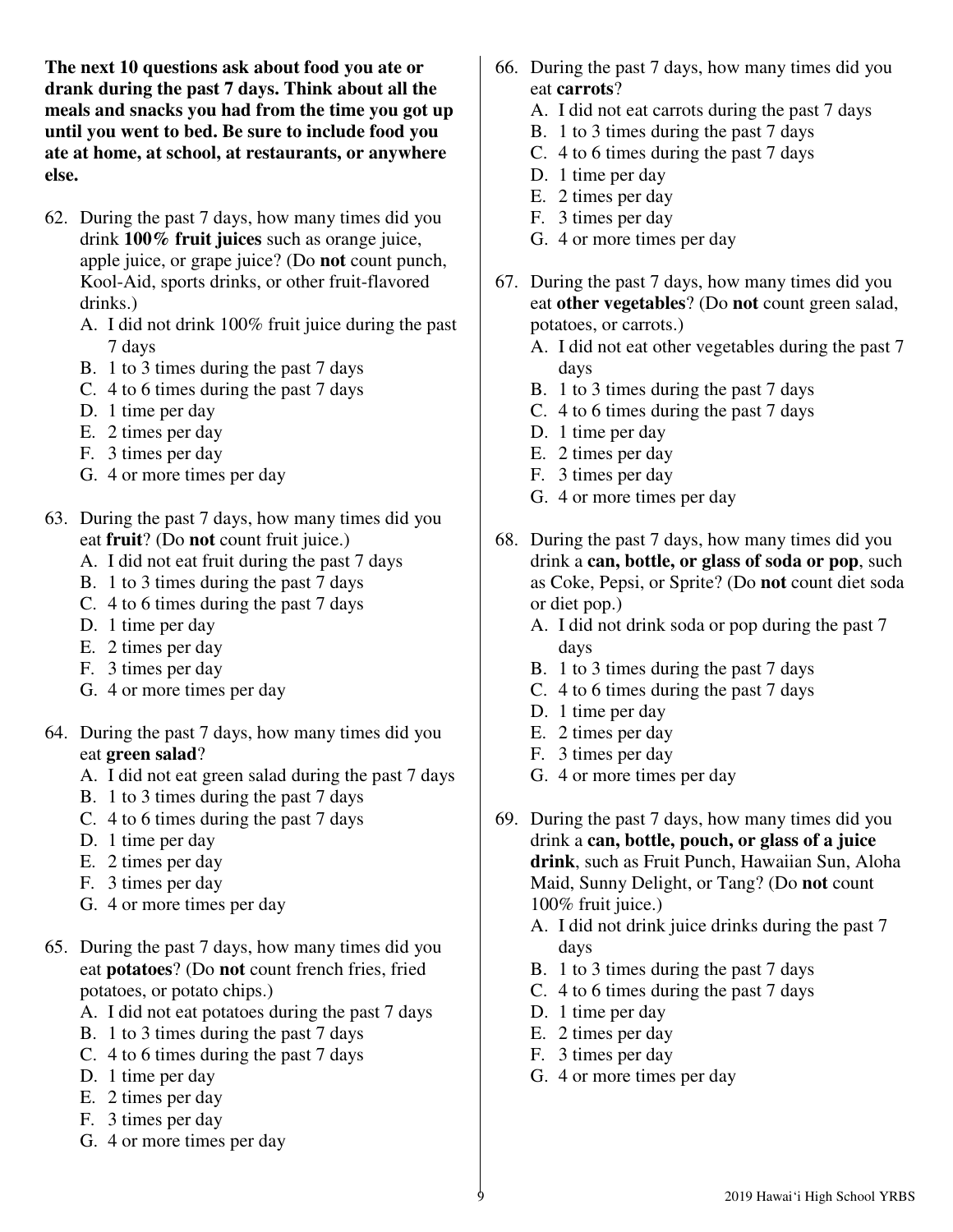- 70. During the past 7 days, on how many days did you eat **breakfast**?
	- A. 0 days
	- B. 1 day
	- C. 2 days
	- D. 3 days
	- E. 4 days
	- F. 5 days
	- G. 6 days
	- H. 7 days
- 71. During the past 30 days, how often did you go hungry because there was not enough food in your home?
	- A. Never
	- B. Rarely
	- C. Sometimes
	- D. Most of the time
	- E. Always

## **The next 10 questions ask about physical activity.**

- 72. During the past 7 days, on how many days were you physically active for a total of **at least 60 minutes per day**? (Add up all the time you spent in any kind of physical activity that increased your heart rate and made you breathe hard some of the time.)
	- A. 0 days
	- B. 1 day
	- C. 2 days
	- D. 3 days
	- E. 4 days
	- F. 5 days
	- G. 6 days
	- H. 7 days
- 73. During the past 7 days, on how many days did you do exercises to **strengthen or tone your muscles**, such as push-ups, sit-ups, or weight lifting?
	- A. 0 days
	- B. 1 day
	- C. 2 days
	- D. 3 days
	- E. 4 days
	- F. 5 days
	- G. 6 days
	- H. 7 days
- 74. On an average school day, how many hours do you watch TV?
	- A. I do not watch TV on an average school day
	- B. Less than 1 hour per day
	- C. 1 hour per day
	- D. 2 hours per day
	- E. 3 hours per day
	- F. 4 hours per day
	- G. 5 or more hours per day
- 75. On an average school day, how many hours do you play video or computer games or use a computer for something that is not school work? (Count time spent playing games, watching videos, texting, or using social media on your smartphone, computer, Xbox, PlayStation, iPad, or other tablet.)
	- A. I do not play video or computer games or use a computer for something that is not school work
	- B. Less than 1 hour per day
	- C. 1 hour per day
	- D. 2 hours per day
	- E. 3 hours per day
	- F. 4 hours per day
	- G. 5 or more hours per day
- 76. In an average week when you are in school, on how many days do you go to physical education (PE) classes?
	- A. 0 days
	- B. 1 day
	- C. 2 days
	- D. 3 days
	- E. 4 days
	- F. 5 days
- 77. Do you agree or disagree that the physical education (PE) classes you took during the past 12 months offered a variety of physical activities?
	- A. I did not take PE classes during the past 12 months
	- B. Strongly agree
	- C. Agree
	- D. Not sure
	- E. Disagree
	- F. Strongly disagree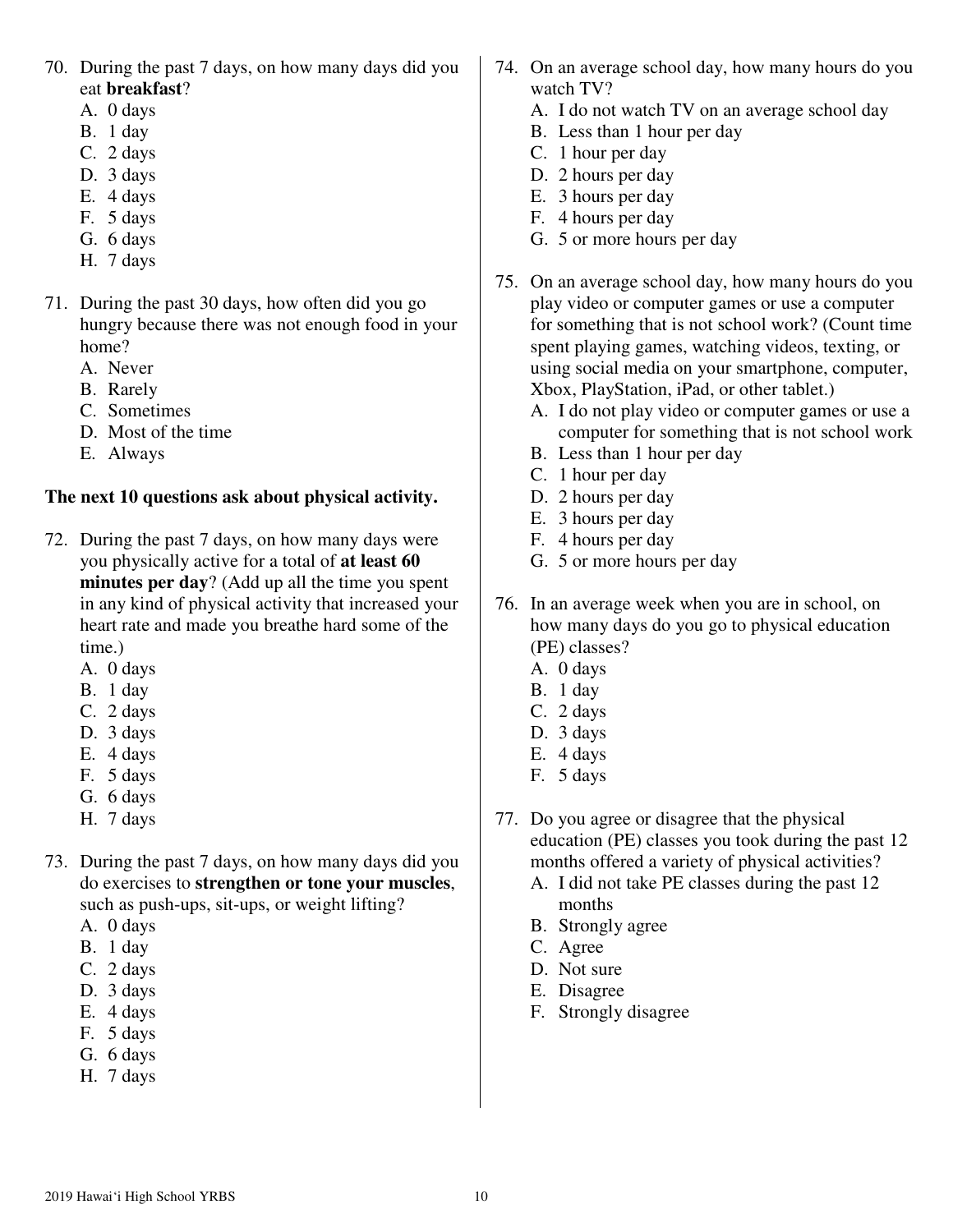- 78. During the past 12 months, were you **usually** physically active at least half of the time during physical education (PE) classes?
	- A. I did not take PE classes during the past 12 months
	- B. Yes
	- C. No
- 79. Do any of your classroom teachers provide short physical activity breaks during regular class time? (Do not count your physical education teacher.) A. Yes
	- B. No
- 80. In an average week when you are in school, on how many days do you walk or ride your bike **to or from school**?
	- A. 0 days
	- B. 1 day
	- C. 2 days
	- D. 3 days
	- E. 4 days
	- F. 5 days
- 81. During the past 12 months, on how many sports teams did you play? (Count any teams run by your school or community groups.)
	- A. 0 teams
	- B. 1 team
	- C. 2 teams
	- D. 3 or more teams

**The next question asks about concussions. A concussion is when a blow or jolt to the head causes problems such as headaches, dizziness, being dazed or confused, difficulty remembering or concentrating, vomiting, blurred vision, or being knocked out.** 

- 82. During the past 12 months, how many times did you have a concussion **from playing a sport or being physically active**?
	- A. 0 times
	- B. 1 time
	- C. 2 times
	- D. 3 times
	- E. 4 or more times

#### **The next 17 questions ask about other healthrelated topics.**

- 83. When you are outside for more than one hour on a sunny day, how often do you wear sunscreen with an SPF of 15 or higher?
	- A. Never
	- B. Rarely
	- C. Sometimes
	- D. Most of the time
	- E. Always
- 84. When was the last time you saw a dentist for a check-up, exam, teeth cleaning, or other dental work?
	- A. During the past 12 months
	- B. Between 12 and 24 months ago
	- C. More than 24 months ago
	- D. Never
	- E. Not sure
- 85. During the past 12 months, how many times have you missed school because of problems with your teeth or mouth? (Do not include times you missed school for routine dental or orthodontic appointments.)
	- A. 0 times
	- B. 1 time
	- C. 2 or 3 times
	- D. 4 or 5 times
	- E. 6 or more times
- 86. When was the last time you saw a doctor or nurse for a check-up or physical exam when you were not sick or injured?
	- A. During the past 12 months
	- B. Between 12 and 24 months ago
	- C. More than 24 months ago
	- D. Never
	- E. Not sure
- 87. During the past 30 days, on how many days did you **not** go to school because you were sick?
	- A. 0 days
	- B. 1 or 2 days
	- C. 3 to 5 days
	- D.  $6$  to  $9$  days
	- E. 10 or more days